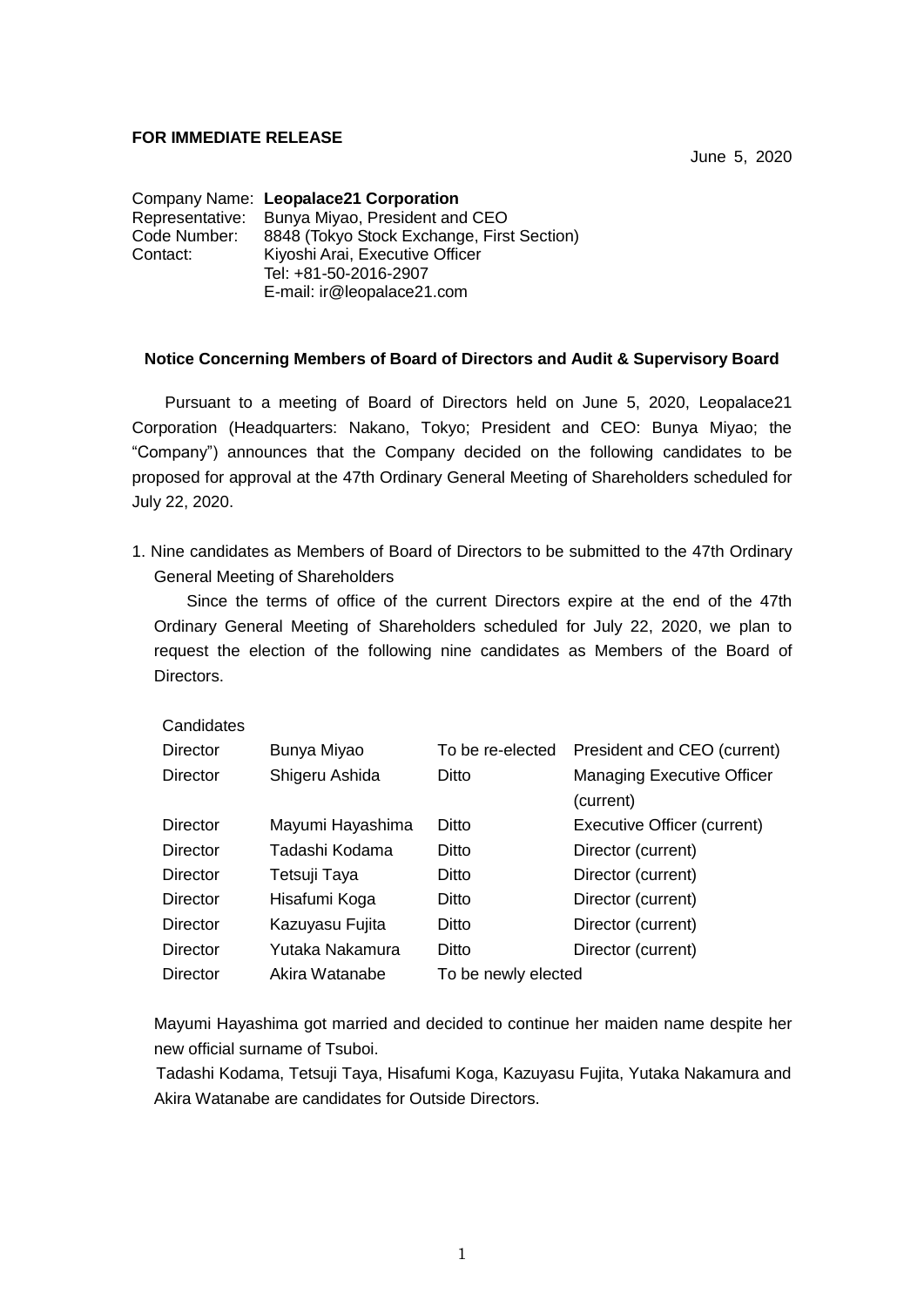# (Candidate to be newly elected)

Akira Watanabe's brief biography

| April     | 1973 | Registered as an attorney at law                              |
|-----------|------|---------------------------------------------------------------|
| November  | 2006 | External Statutory Auditor, FAST RETAILING CO., LTD.          |
| June      | 2007 | Outside Director, MAEDA CORPORATION                           |
| June      | 2007 | Outside Audit & Supervisory Board Member, KADOKAWA            |
|           |      | GROUP HOLDINGS, INC. (currently KADOKAWA                      |
|           |      | CORPORATION) (current)                                        |
| April     | 2010 | Outside Director, MS&AD Insurance Group Holdings, Inc.        |
| March     | 2013 | Outside Director, DUNLOP SPORTS CO., LTD.                     |
| October   | 2015 | Director, ASIA PILE HOLDINGS CORPORATION (current)            |
| September | 2018 | Partner, Comm & Path Law Office (current)                     |
| June      | 2019 | Outside Director, Maeda Road Construction Co., Ltd. (current) |

2. Two candidates as Audit & Supervisory Board Members to be submitted to the 47th Ordinary General Meeting of Shareholders

Since the terms of office of Atsunori Nasu and Masahiko Nakamura expire at the end of the 47th Ordinary General Meeting of Shareholders scheduled for July 22, 2020, we plan to request the election of the following two candidates as the Audit & Statutory Board Members.

**Candidates** 

|         | Associate director                                                                                       |
|---------|----------------------------------------------------------------------------------------------------------|
| elected | (current)                                                                                                |
|         | Director (current)                                                                                       |
| elected |                                                                                                          |
|         | Audit & Supervisory Kenichiro Samejima To be newly<br>Audit & Supervisory Yoshitaka Murakami To be newly |

#### (Candidate to be newly elected)

Kenichiro Samejima's brief biography

| April    | 1984 | Joined Nikkei House Co., Ltd.                                 |
|----------|------|---------------------------------------------------------------|
| February | 1986 | Joined Leopalace21 Corporation                                |
| April    | 1999 | Department Manager, Store Management Department,              |
|          |      | Leopalace World Shinjuku, Leasing Business Division           |
| October  | 1999 | Department Manager, Planning Department, Leasing Business     |
|          |      | Division                                                      |
| April    | 2009 | <b>Executive Officer and Department Manager, Operations</b>   |
|          |      | Department, Leasing Business Division                         |
| February | 2010 | Department Manager, Planning and Operations Department,       |
|          |      | <b>Leasing Business Division</b>                              |
| April    | 2012 | Department Manager, Information Systems Department            |
| July     | 2012 | <b>Associate Director</b>                                     |
| April    | 2014 | Executive Officer                                             |
| July     | 2019 | Management Headquarters, in charge of Information Systems     |
| June     | 2020 | Associate Director, Head of Audit & Supervisory Board Members |
|          |      | Office (current)                                              |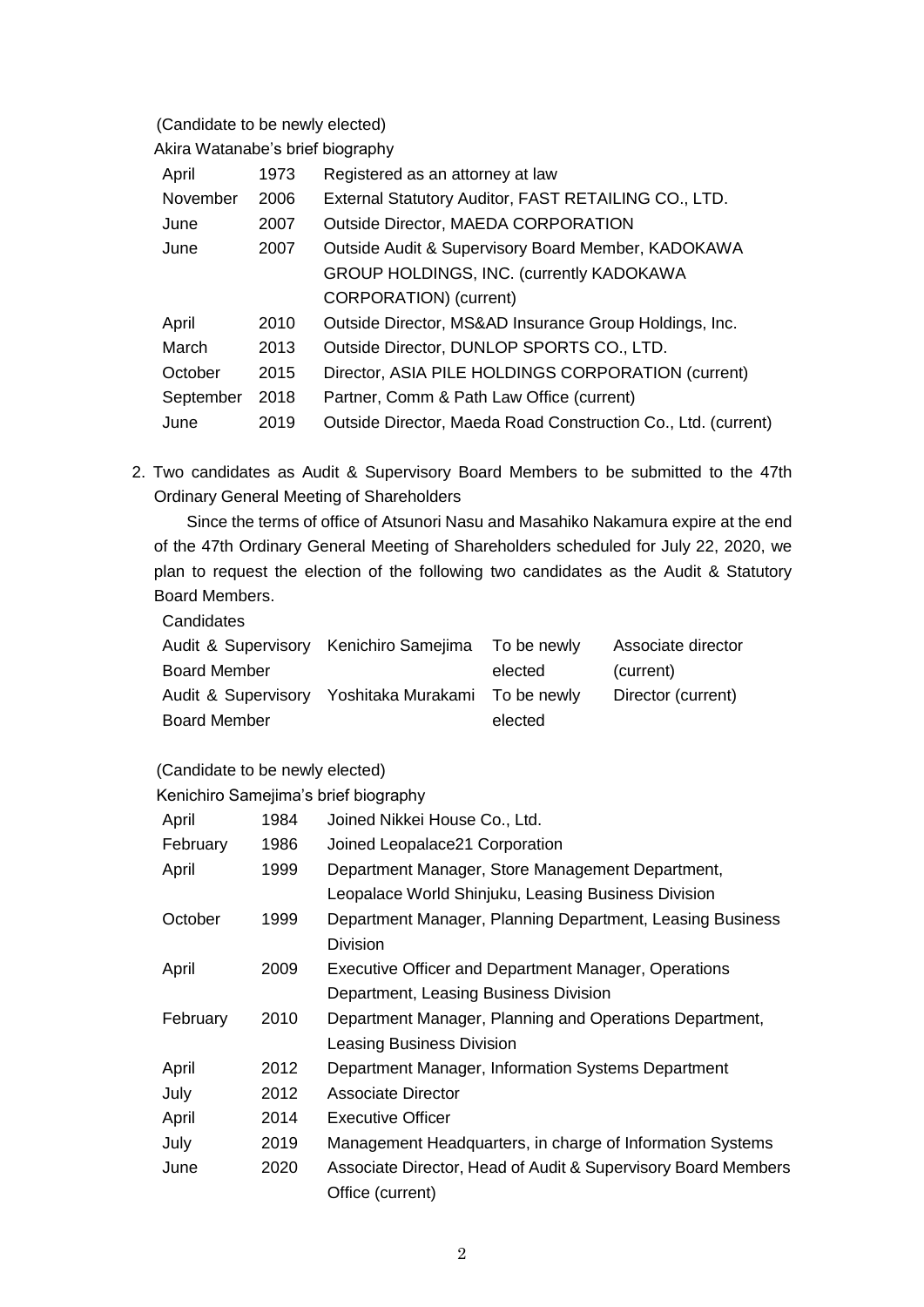(Candidate to be newly elected)

Yoshitaka Murakami's brief biography

| April   | 1972 | Joined Ministry of Finance                                     |
|---------|------|----------------------------------------------------------------|
| July    | 1993 | Management and Co-ordination Assistant Regional                |
|         |      | Commissioner, Tokyo Regional Taxation Bureau                   |
| July    | 1998 | Large Enterprise Examination and Criminal Investigation Deputy |
|         |      | Commissioner, National Tax Agency                              |
| June    | 2000 | <b>Taxation Deputy Commissioner, National Tax Agency</b>       |
| June    | 2003 | First Deputy Commissioner, National Tax Agency                 |
| October | 2005 | Senior Executive Officer, East Nippon Expressway Company       |
|         |      | Limited                                                        |
| June    | 2011 | Full-time Audit & Supervisory Board Member, Credit Saison Co., |
|         |      | Ltd.                                                           |
| June    | 2019 | Outside Director, Leopalace21 Corporation (current)            |

3. Candidate for a substitute Member of Audit & Supervisory Board to be submitted to the 47th Ordinary General Meeting of Shareholders

In preparation for the event where there is a shortage of the number of Audit & Supervisory Member as stipulated in the laws and regulations, we plan to request the election of a substitute Member of Audit & Supervisory Board.

Candidate

| Substitute Member of      | Nobuo Kawasaki | To be newly elected |
|---------------------------|----------------|---------------------|
| Audit & Supervisory Board |                |                     |

(Candidate to be newly elected)

Nobuo Kawasaki's brief biography

| April     | 1982 | Joined Tokyo Regional Taxation Bureau                          |
|-----------|------|----------------------------------------------------------------|
| July      | 2004 | Investigation Deputy Manager, Second Investigation             |
|           |      | Department, Tokyo Regional Taxation Bureau                     |
| July      | 2007 | Deputy Director, Suwa Tax Office, Kanto-Shinetsu Regional      |
|           |      | <b>Taxation Bureau</b>                                         |
| September | 2011 | Seconded to the Indonesian Ministry of Finance (Jakarta), from |
|           |      | Minister's Secretariat at the Ministry of Finance              |
| July      | 2015 | Investigation Director, First Investigation Department, Tokyo  |
|           |      | <b>Regional Taxation Bureau</b>                                |
| July      | 2016 | Investigation Director, Second Investigation Department,       |
|           |      | <b>Tokyo Regional Taxation Bureau</b>                          |
| July      | 2017 | Director, Hachioji Tax Office, Tokyo Regional Taxation Bureau  |
| July      | 2018 | Director, Fourth Research Division, Tokyo Regional Taxation    |
|           |      | Office                                                         |
| August    | 2019 | Registered as a certified tax accountant (current)             |